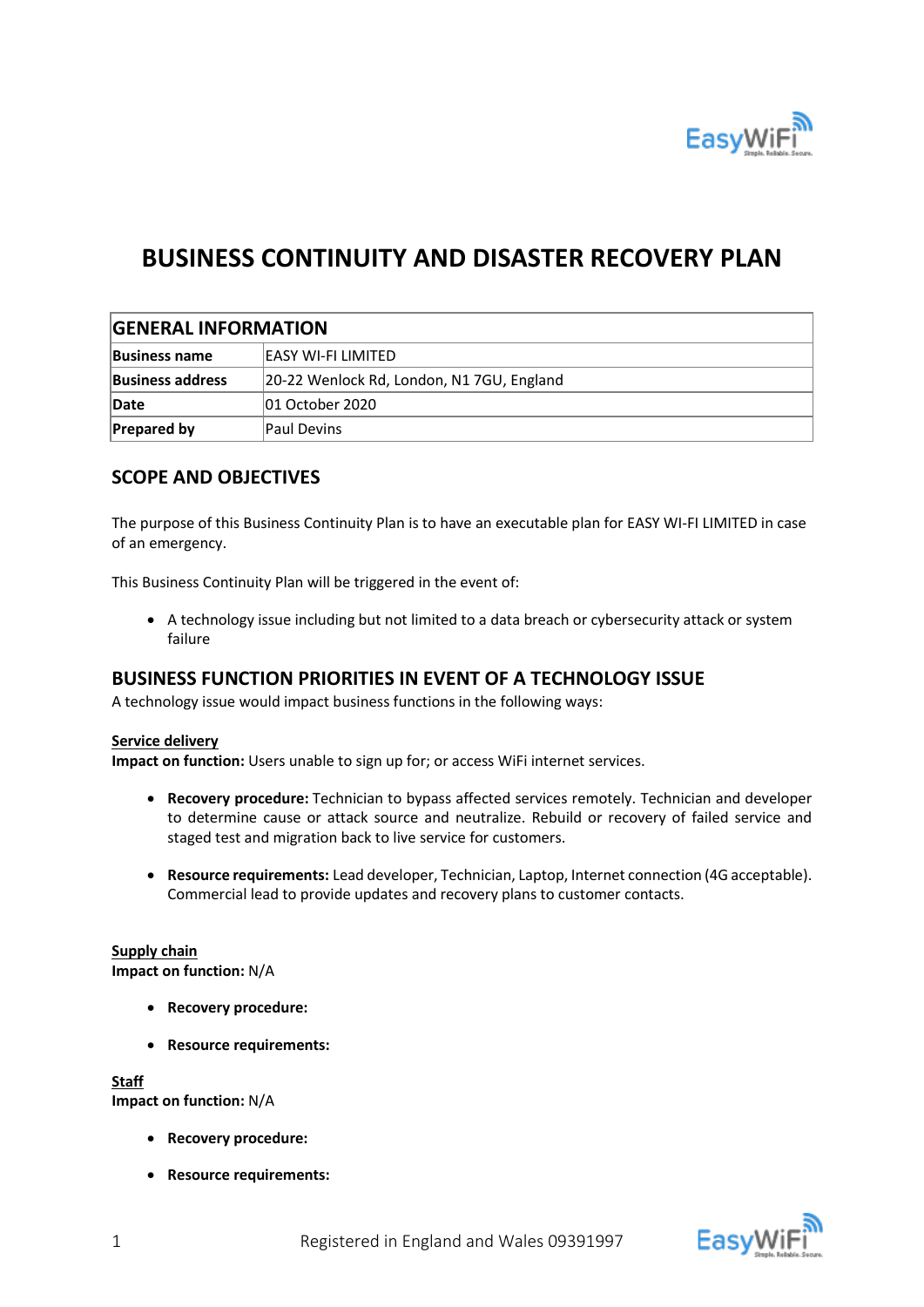# **RECOVERY PLAN**

# **1) Response personnel**

The recovery team is responsible for maintaining business continuity and acting upon this Business Continuity Plan to ensure minimal business disruption.

## **Team leader**

Paul Devins

- Email address: paul@easy-wifi.co.uk
- Role: Managing Director
- Responsibilities: System designer

## **Team members**

The following are the current team members on the recovery team:

## Kim Devins

- Email address: kim@easy-wifi.co.uk
- Role: Commercial Director
- Responsibilities: Customer Liaison

# Thomas Devins

- Email address: thomas@easy-wifi.co.uk
- Role: Technician
- Responsibilities: Maintenance of systems

#### **2) Relocation strategy**

#### **A. Teams to be relocated**

• ALL - Working remotely, the business has been designed for full remote working as standard to ensure location-based events never interrupt business operations.

#### **B. Details of alternate business site**

• Home working

# **3) Communications**

#### **A. Internal communications**

The staff member in charge of internal communications on the current state of recovery is:

| <b>Name</b> | <b>Email address</b> | Role              |
|-------------|----------------------|-------------------|
| Paul Devins | paul@easy-wifi.co.uk | Managing Director |